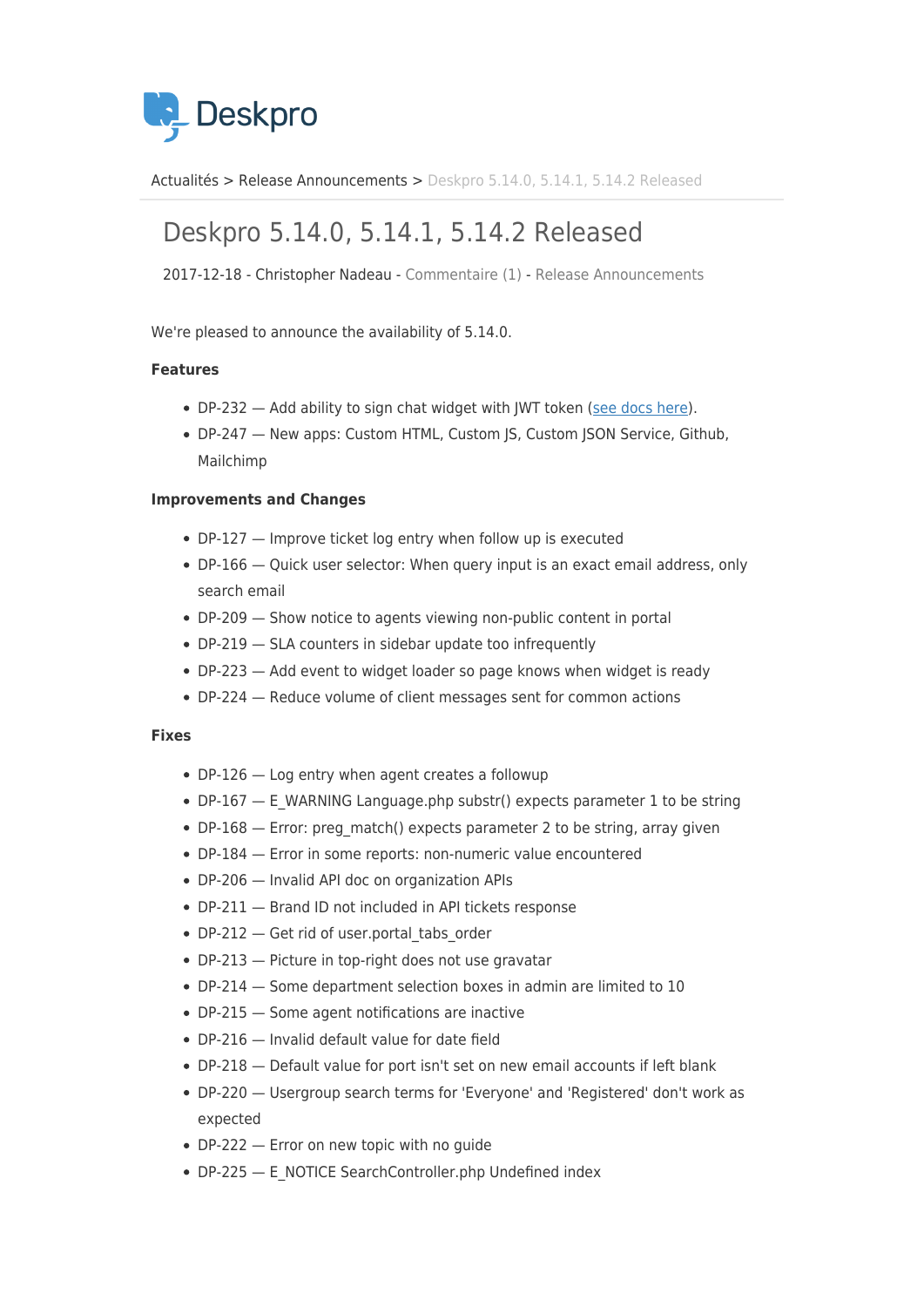- DP-226 Keyboard events in ticket message box interrupt typing non-English characters (e.g. diacritics)
- DP-228 Ticket mode in chat widget when portal is disabled causes a timeout
- DP-229 Exception: 0 Unauthorized guide
- DP-230 Date/time field incorrect on portal when timezone not UTC
- DP-231 Add status filter to /user\_chats API
- DP-233 Internal server error while creating new linked ticket when blobs are missing from the filesystem
- DP-234 Agent interface freezes when attempting to split ticket when using Cloudflare injected scripts
- DP-235 Promoting a user to an agent sometimes doesn't go through billing logic
- DP-236 Server error when exporting reports to CSV
- DP-237 Follow-ups don't trigger appropriate triggers (e.g. sending email notifications for replies)
- DP-238 Trying to view a draft results in server error
- DP-239 API doc is outdated since adding online for chat
- DP-240 Reports dashboard bug dropdowns not responding
- DP-241 Adding multiple tasks via macro only adds single task
- DP-250 Trello app 'frame' is different from all others
- DP-251 Trello App: New card created end-point not detected
- DP-252 Trello is broken
- DP-254 Apps pane does not scroll
- DP-255 Apps need to be flex width
- DP-256 Mailchimp: Unable to proceed past account authentication
- DP-626 Error during setting permissions for Guide
- DP-630 Guides not showing on the portal
- DP-660 Triggers get disabled when disabling Chat RR
- DP-667 Scrollbar continues to grow indefinitely
- DP-668 Trello style looks messed up
- DP-669 Change title of "Custom Javascript"
- DP-682 Problems querying ticket object use logs

## **Specific build hotpatches:**

- $\bullet$  (5.14.0.31837) DP-690  $-$  JWT user source failures
- (5.14.0.31850) DP-701 Real-time updated based on polling could be delayed by up to five seconds for own actions

## **5.14.1**

This build was released to address a regression (DP-710) whereby some instances of Deskpro would not deliver user chat messages properly.

## **5.14.2**